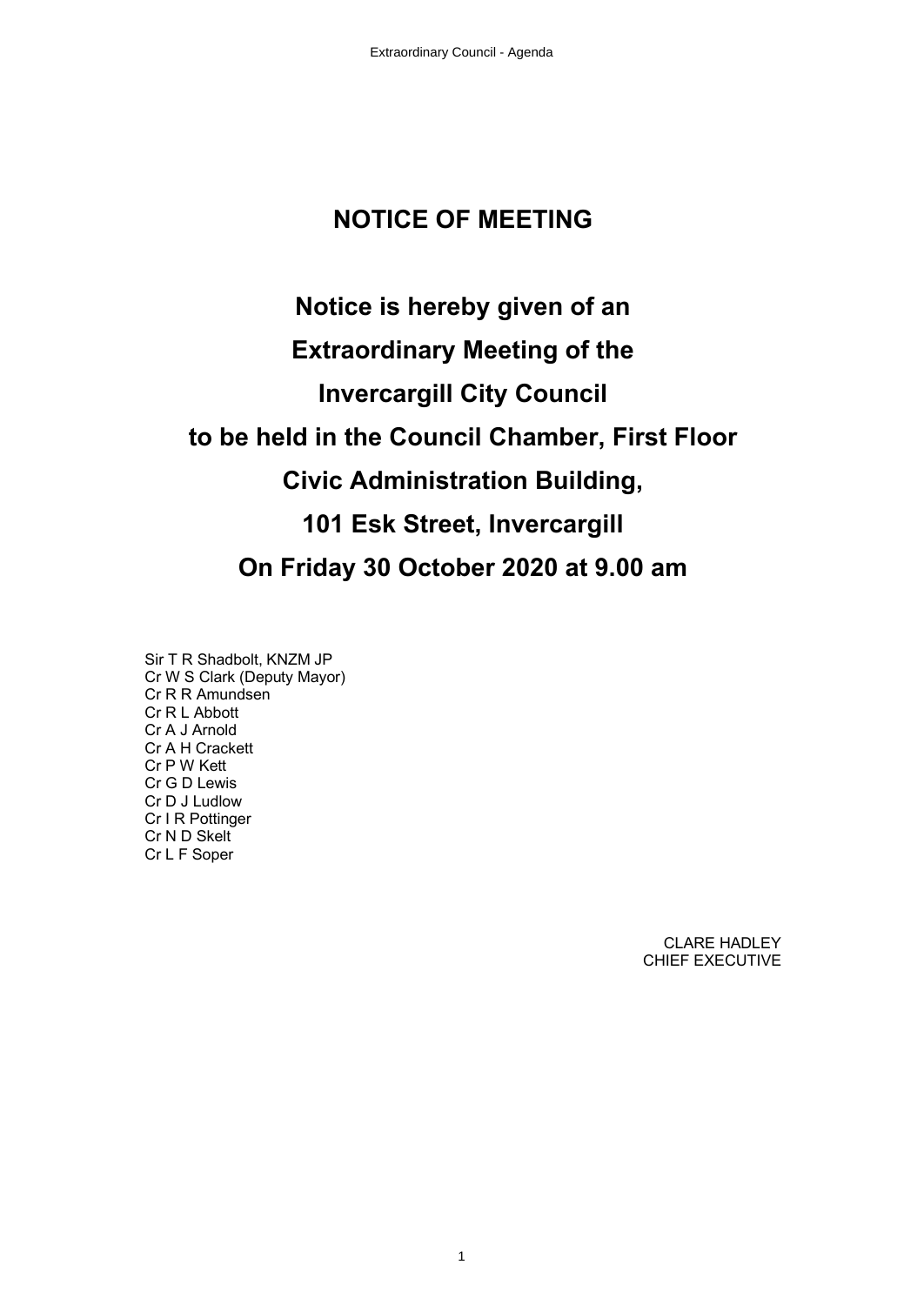# **A G E N D A**

# 2. **APOLOGIES**

#### 3. **[INTEREST REGISTER](#page-2-0)** A2279220

#### 4. **PUBLIC EXCLUDED SESSION**

Moved, seconded that the public be excluded from the following parts of the proceedings of this meeting, with the exception of Mr Bruce Robertson, Council's Independent Governance Advisor, Mr Richard Thomson, Independent Evaluator, Jane Parfitt, Advisor, Office of the Chief Executive and Amanda Healy, Communications Consultant, namely:

*(a) Briefing from Mr Bruce Robertson and Mr Richard Thomson on Independent Review of Governance at ICC.* 

| General subject<br>of<br>each matter to<br>be<br>considered                                                                                                 | for<br>passing<br>Reason<br>resolution<br>this<br>in<br>relation to each matter                                                    | Ground(s)<br>under<br><b>Section</b><br>48(1) for the passing of this<br>resolution                                                                                                                          |  |
|-------------------------------------------------------------------------------------------------------------------------------------------------------------|------------------------------------------------------------------------------------------------------------------------------------|--------------------------------------------------------------------------------------------------------------------------------------------------------------------------------------------------------------|--|
| <b>Briefing</b><br>from<br>(a)<br>Mr Bruce<br>Robertson<br>and<br>Richard<br>Mr<br>Thomson<br>on.<br>Independent<br>οf<br>Review<br>Governance<br>at<br>ICC | Section $7(2)(a)$<br>To protect the privacy of<br>natural<br>persons.<br>including<br>οf<br>that<br>deceased<br>natural<br>persons | Section $48(1)(a)$<br>That the public<br>conduct of this item<br>would be likely to<br>result in the disclosure<br>of information for<br>which good reason for<br>withholding would<br>exist under Section 7 |  |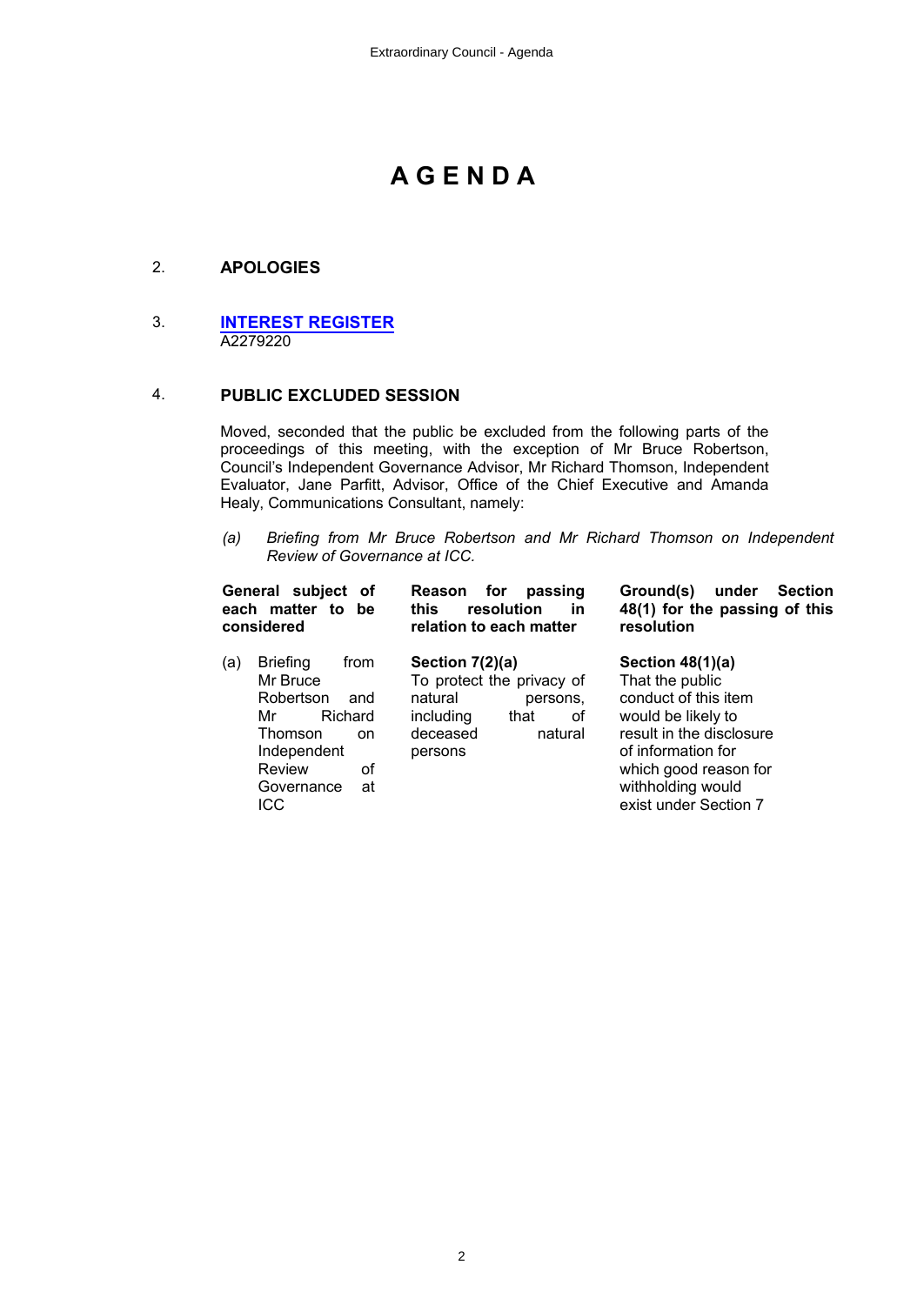#### **INVERCARGILL CITY COUNCIL ELECTED MEMBERS**

## **INTEREST REGISTER**

A2279220

<span id="page-2-0"></span>

| <b>ELECTED MEMBERS</b>       |                                   |                                 |                 |  |
|------------------------------|-----------------------------------|---------------------------------|-----------------|--|
| <b>NAME</b>                  | <b>ENTITY</b>                     | <b>INTERESTS</b>                | <b>PROPERTY</b> |  |
| <b>RONALD LINDSAY ABBOTT</b> | Invercargill City Council         | Councillor                      |                 |  |
|                              | Kiwi-Pie Radio 88FM Invercargill  | Director / Broadcaster          |                 |  |
| <b>REBECCA RAE AMUNDSEN</b>  | <b>Invercargill City Council</b>  | Councillor                      |                 |  |
|                              | Arch Draught Ltd                  | <b>Director</b>                 |                 |  |
|                              | <b>BP Orr Ltd</b>                 | <b>Director</b>                 |                 |  |
|                              | Task Ltd                          | <b>Director</b>                 |                 |  |
|                              | Arts Murihiku                     | Trustee                         |                 |  |
|                              | Dan Davin Literary Foundation     | Trustee/Chair                   |                 |  |
|                              | Heritage South                    | Contractor                      |                 |  |
|                              | <b>Glengarry Community Action</b> | Events Co-ordinator (Volunteer) |                 |  |
|                              | Group                             |                                 |                 |  |
|                              | <b>SMAG Board</b>                 | <b>Council Representative</b>   |                 |  |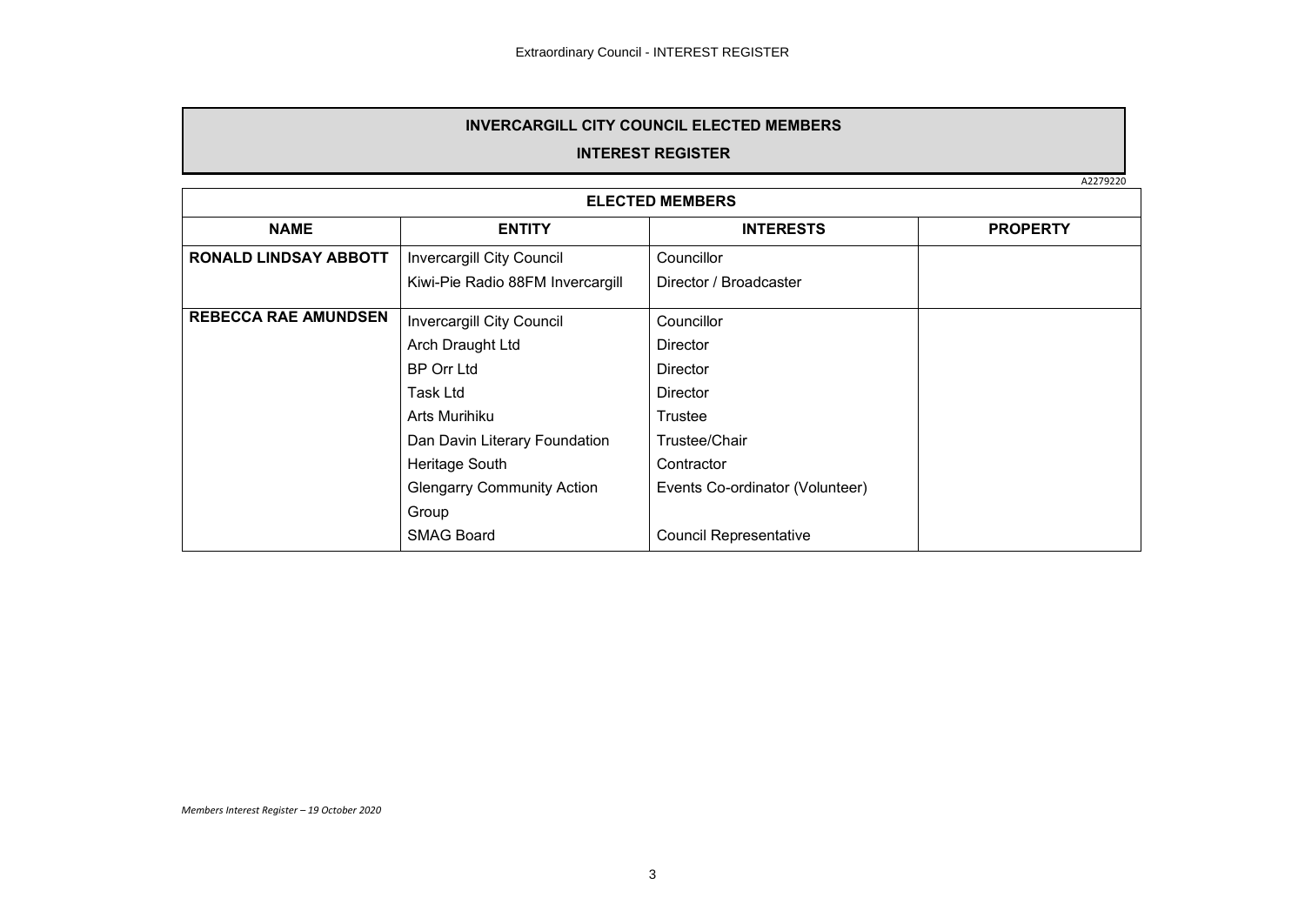| <b>INVERCARGILL CITY COUNCIL ELECTED MEMBERS</b> |                                                                  |                              |                    |  |  |
|--------------------------------------------------|------------------------------------------------------------------|------------------------------|--------------------|--|--|
| <b>INTEREST REGISTER</b>                         |                                                                  |                              |                    |  |  |
|                                                  | A2279220                                                         |                              |                    |  |  |
| <b>ALLAN JAMES ARNOLD</b>                        | Invercargill City Council                                        | Councillor                   |                    |  |  |
|                                                  | Ziff's Café Bar Ltd                                              | <b>Executive Director</b>    |                    |  |  |
|                                                  | <b>Buster Crabb Ltd</b>                                          | <b>Executive Director</b>    |                    |  |  |
|                                                  | Ziff's HR Ltd                                                    | <b>Executive Director</b>    |                    |  |  |
|                                                  | Ziff's Trust                                                     | <b>Trustee Administrator</b> |                    |  |  |
|                                                  | Southland Aero Club                                              | Member                       |                    |  |  |
|                                                  | Invercargill Club                                                | Member                       |                    |  |  |
|                                                  | Invercargill East Rotary                                         | Member                       |                    |  |  |
| <b>WILLIAM STUART CLARK</b>                      | Invercargill City Council                                        | Councillor                   |                    |  |  |
|                                                  | Invercargill Ratepayers Advocacy<br>Group                        | Member                       |                    |  |  |
| <b>ALEX HOLLY CRACKETT</b>                       | Invercargill City Council                                        | Councillor                   | <b>High Street</b> |  |  |
|                                                  | <b>Ride Southland</b>                                            | Chair                        | Invercargill       |  |  |
|                                                  | Southland Youth Futures Advisory<br><b>Board</b>                 | Chair                        |                    |  |  |
|                                                  | Sport Southland                                                  | Trustee                      |                    |  |  |
|                                                  | McIntyre Dick                                                    | Marketing Manager            |                    |  |  |
|                                                  | Zone 6 - National LGNZ Young<br><b>Elected Members Committee</b> | Representative               |                    |  |  |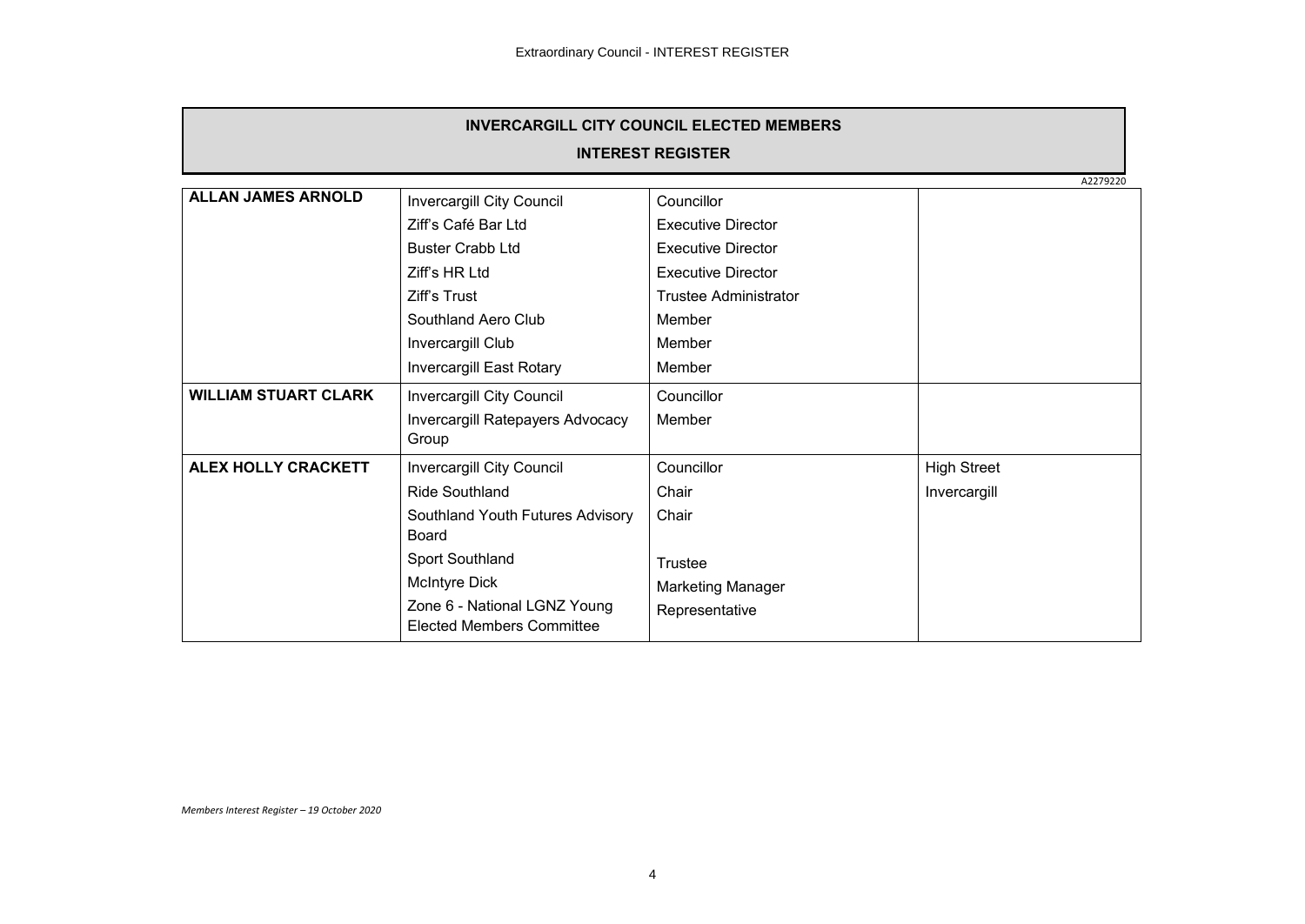| <b>INVERCARGILL CITY COUNCIL ELECTED MEMBERS</b><br><b>INTEREST REGISTER</b> |                                      |                                   |                  |
|------------------------------------------------------------------------------|--------------------------------------|-----------------------------------|------------------|
|                                                                              |                                      |                                   |                  |
| <b>PETER WARREN KETT</b>                                                     | Invercargill City Council            | Councillor                        |                  |
|                                                                              | Age Concern Southland                | <b>Board Member</b>               |                  |
|                                                                              | Kite Investments Limited             | <b>Director</b>                   |                  |
|                                                                              | Invercargill Harness Racing Club     | Vice President and Life Member    |                  |
|                                                                              | Board Member Ascot Consortium        | Member                            |                  |
| <b>GRAHAM DAVID LEWIS</b>                                                    | Invercargill City Council            | Councillor                        |                  |
|                                                                              | Bluff 2024 Rejuvenation              | Officer                           |                  |
|                                                                              | Hospice Southland                    | Trustee                           |                  |
|                                                                              | <b>City Centre Heritage Steering</b> | Member                            |                  |
|                                                                              | Group                                |                                   |                  |
|                                                                              | Southland Regional Heritage Trust    | Member                            |                  |
| <b>DARREN JAMES LUDLOW</b>                                                   | Invercargill City Council            | Councillor                        | 770 Queens Drive |
|                                                                              | Radio Southland                      | Manager                           | Invercargill     |
|                                                                              | <b>Healthy Families Invercargill</b> | <b>Board Member</b>               |                  |
|                                                                              | Murihiku Maori Wardens               | <b>Board Member</b>               |                  |
|                                                                              | Southland Community Law Centre       | <b>Board Member</b>               |                  |
|                                                                              | <b>Thrive Community Trust</b>        | Trustee                           |                  |
|                                                                              | <b>Environment Southland</b>         | Lyndal Ludlow (wife) - Councillor |                  |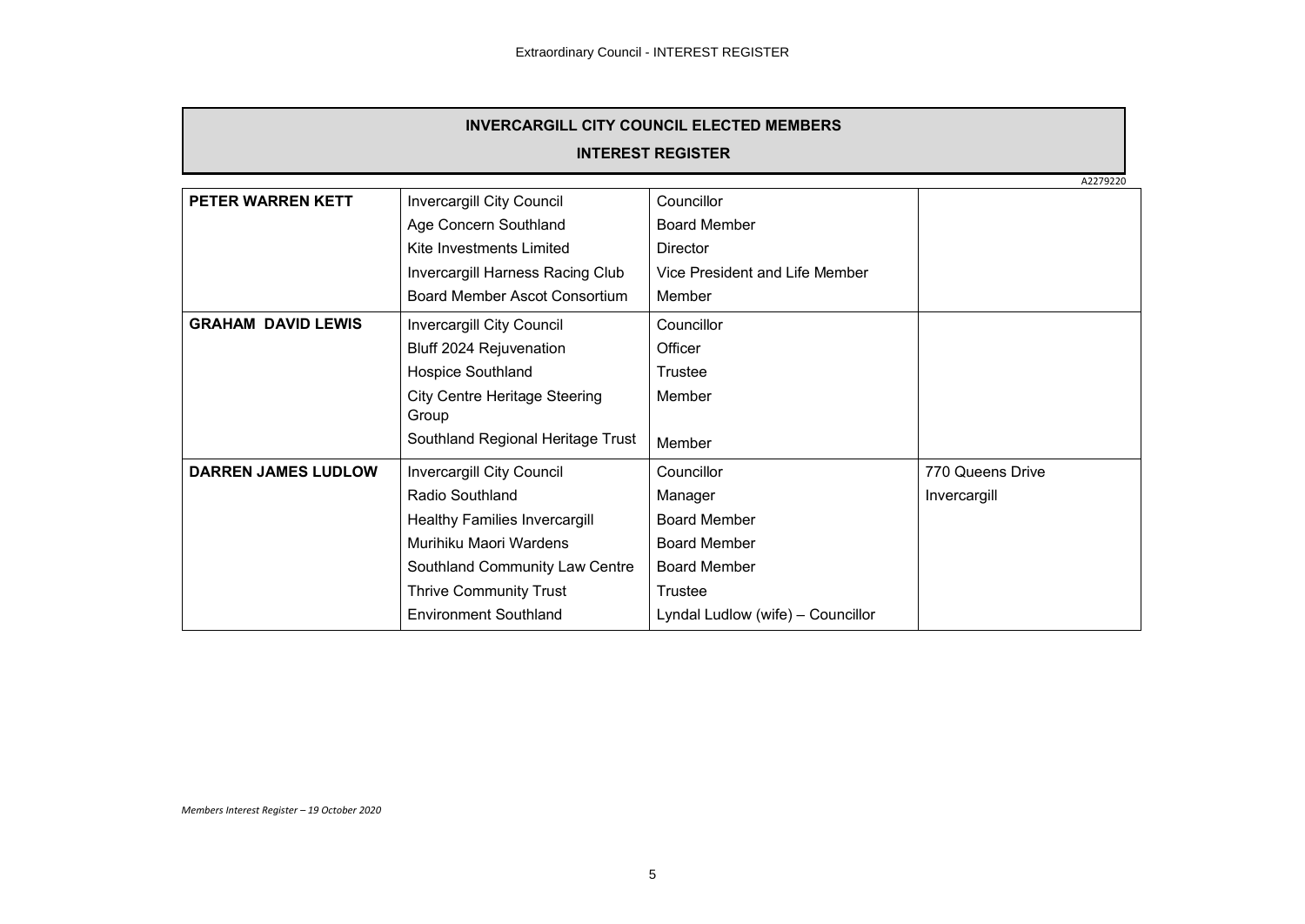# **INVERCARGILL CITY COUNCIL ELECTED MEMBERS**

## **INTEREST REGISTER**

A2279220

| Invercargill City Council         | Councillor                | 171 Terrace Street |
|-----------------------------------|---------------------------|--------------------|
| Southland Electronics Limited     | Director                  | Invercargill 9810  |
| Santa Parade Organiser            | Alice Pottinger (Wife)    |                    |
| <b>Invercargill City Council</b>  | Mayor                     |                    |
| Kiwi Speakers Limited             | <b>Director</b>           |                    |
| SIT Ambassador                    | Member                    |                    |
| <b>Invercargill City Council</b>  | Councillor                |                    |
| <b>Badminton New Zealand</b>      | <b>Board Member</b>       |                    |
| <b>Badminton Oceania</b>          | Vice President            |                    |
| <b>Badminton World Federation</b> | Council Member (Chair of  |                    |
|                                   | Communications and Media) |                    |
| <b>ILT Stadium Southland</b>      | General Manager           |                    |
| Judicial Control Authority NZ     | Member                    |                    |
| Racing                            |                           |                    |
|                                   |                           |                    |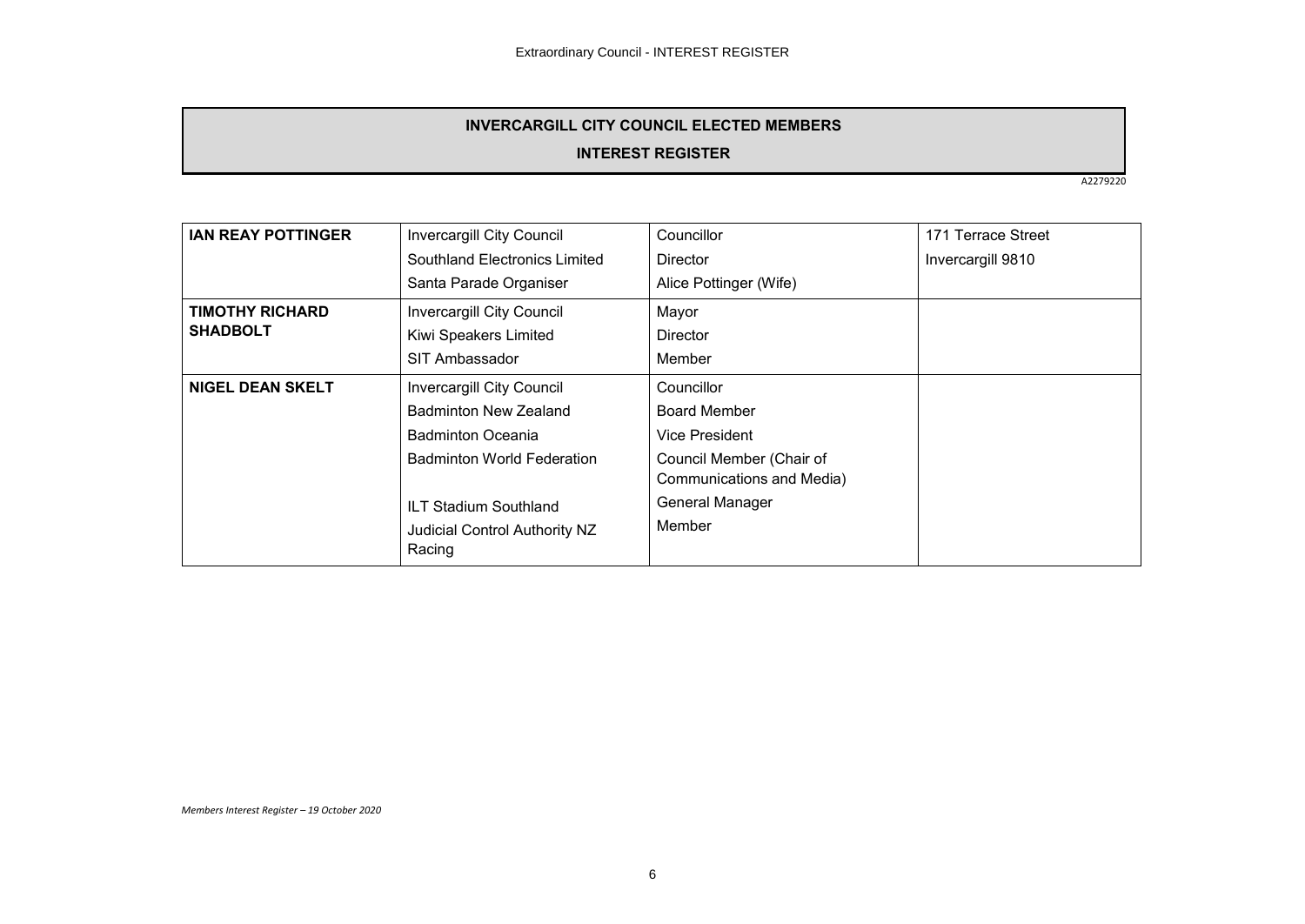| <b>INVERCARGILL CITY COUNCIL ELECTED MEMBERS</b> |                                        |                       |                    |  |
|--------------------------------------------------|----------------------------------------|-----------------------|--------------------|--|
| <b>INTEREST REGISTER</b>                         |                                        |                       |                    |  |
| A2279220                                         |                                        |                       |                    |  |
| <b>LESLEY FRANCES SOPER</b>                      | <b>Invercargill City Council</b>       | Councillor            | 137 Morton Street  |  |
|                                                  | <b>Breathing Space Southland Trust</b> | Chair                 | <b>Strathern</b>   |  |
|                                                  | (Emergency Housing)                    | <b>Director</b>       | Invercargill       |  |
|                                                  | Omaui Tracks Trust                     | Secretary / Treasurer | 24 Margaret Street |  |
|                                                  | National Council of Women (NCW)        | Member                | Glengarry          |  |
|                                                  | Citizens Advice Bureau                 | <b>Board Member</b>   | Invercargill       |  |
|                                                  | Southland ACC Advocacy Trust           | Employee              |                    |  |
|                                                  | Southern District Health Board         | Member                |                    |  |
|                                                  | Southland Warm Homes Trust             | Member                |                    |  |
|                                                  | Southland Food Rescue Trust            | Member                |                    |  |